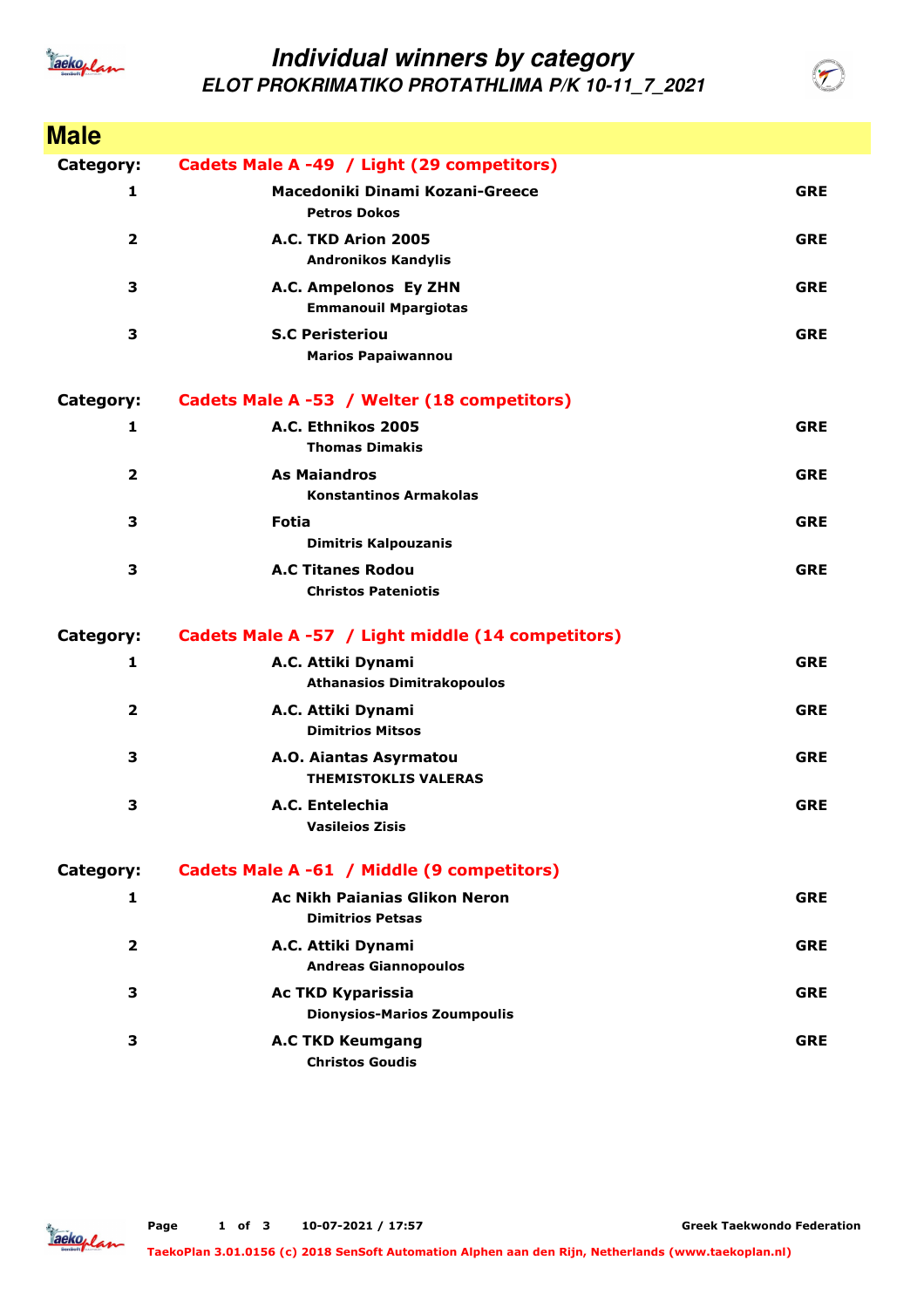

## **Individual winners by category ELOT PROKRIMATIKO PROTATHLIMA P/K 10-11\_7\_2021**



**Greek Taekwondo Federation**